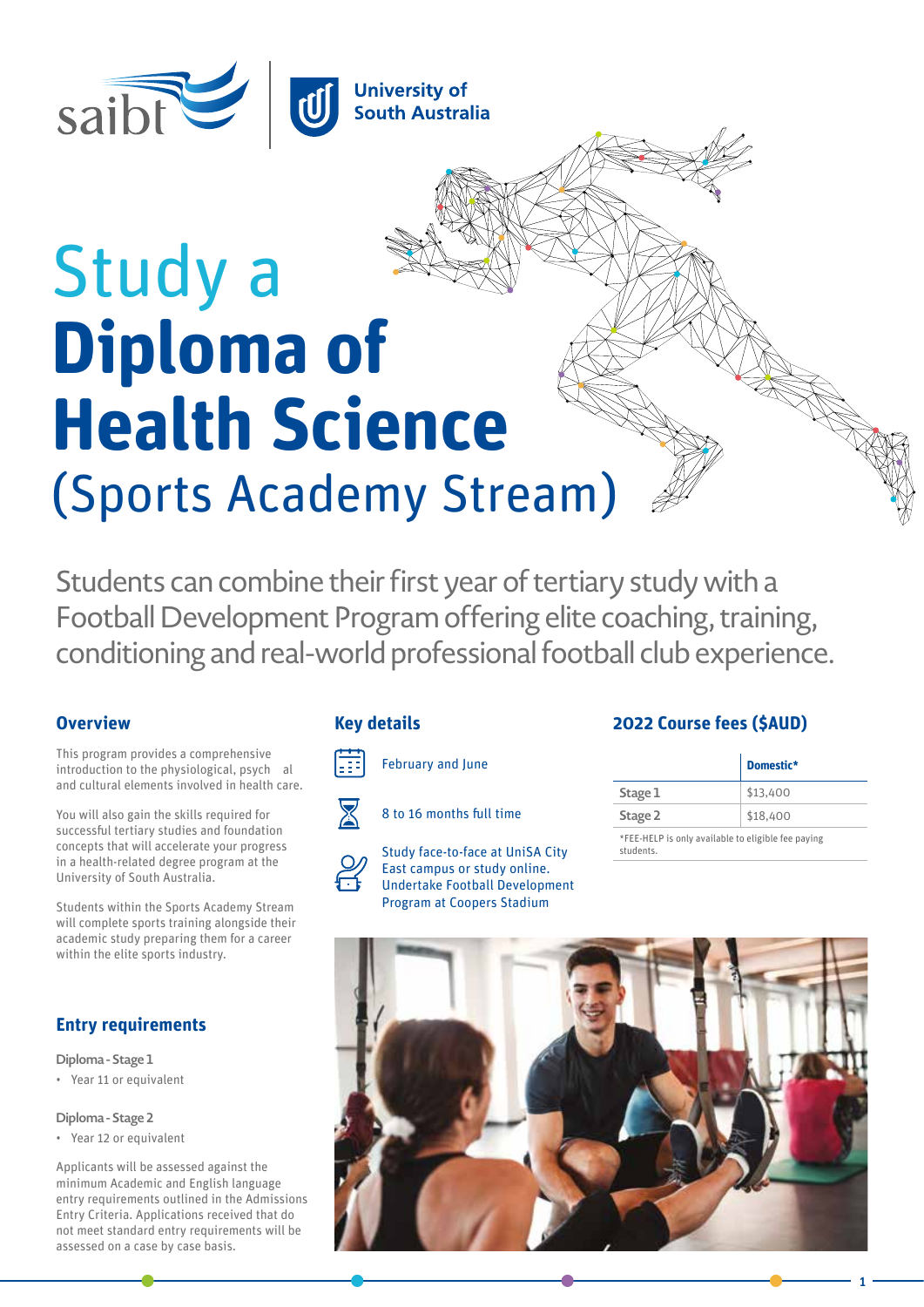# Where could this Diploma take me?

# **Your preferred UniSA degree**

Bachelor of Clinical Exercise and Physiology (Honours)

Bachelor of Physiotherapy (Honours) Bachelor of Occupational Therapy Bachelor of Health Science (Public Health) Bachelor of Nutrition and Food Sciences Bachelor of Pharmaceutical Science and more.

> View the full list at: [saibt.sa.edu.au/](https://www.saibt.sa.edu.au/programs/diploma-of-health-science) [programs/diploma-of-health-science](https://www.saibt.sa.edu.au/programs/diploma-of-health-science)

# **Potential career options**

Entry-level in areas such as:

- community health
- elite sports industry
- health administration
- allied health assistance





Enjoy small class sizes and high levels of academic and personal support from qualified staff.

Access all UniSA's facilities and study in a central city university location.



Dedicated academic and personal support services available to assist with your success

 $\overline{2}$ 



### **Course structure**

The Diploma of Health Science (Sports Academy Stream) can be completed in as little as 8 months.

Domestic students are required to complete the following modules:

- Mathematics for Study (MMS001) in your first trimester of study
- Language for Study (LGS001) in your second trimester of study

## **South Australian Sports Academy**

SAIBT has partnered with South Australian Sports Academy (SASA) and the Norwood Football Club to develop a unique tertiary program that provides the ultimate learning experience in a high-performance environment.





| <b>Course code</b> | <b>Course name</b>                                     | <b>Prerequisite for</b>  |
|--------------------|--------------------------------------------------------|--------------------------|
| Diploma - Stage 1  |                                                        |                          |
| SAS001             | Skills and Game Strategy                               | ٠                        |
| SAC001             | Strength, Conditioning and the Human Body              | $\overline{\phantom{a}}$ |
| SAPO01             | Planning, Analysis and Professional<br>Development     | ٠                        |
| ESS001             | <b>Essential Study Skills</b>                          | $\overline{\phantom{a}}$ |
| ITNO <sub>02</sub> | Information and New Media Technologies                 | $\overline{\phantom{a}}$ |
| CPP002             | Communication, People, Place and Culture               | $\overline{\phantom{a}}$ |
| ARC002             | Academic Research and Critical Enquiry                 | $\overline{\phantom{a}}$ |
| Diploma - Stage 2  |                                                        |                          |
| <b>HLTH1011</b>    | Human Physiology 1                                     | <b>HLTH1012</b>          |
| <b>HLT1029A</b>    | <b>Foundations of Health</b>                           | $\frac{1}{2}$            |
| <b>HLTH1038A</b>   | Introduction to Public Health Practice and<br>Research | ٠                        |
| MATH1040           | <b>Statistics for Laboratory Sciences</b>              | ٠                        |
| <b>HLTH1020</b>    | Human Anatomy                                          | ٠                        |
| <b>HLTH1036</b>    | <b>Global and National Health</b>                      | ٠                        |
| <b>BEHL1005</b>    | Applied Psychology                                     | $\overline{\phantom{a}}$ |
| <b>HLTH1012</b>    | Human Physiology 2                                     | ٠                        |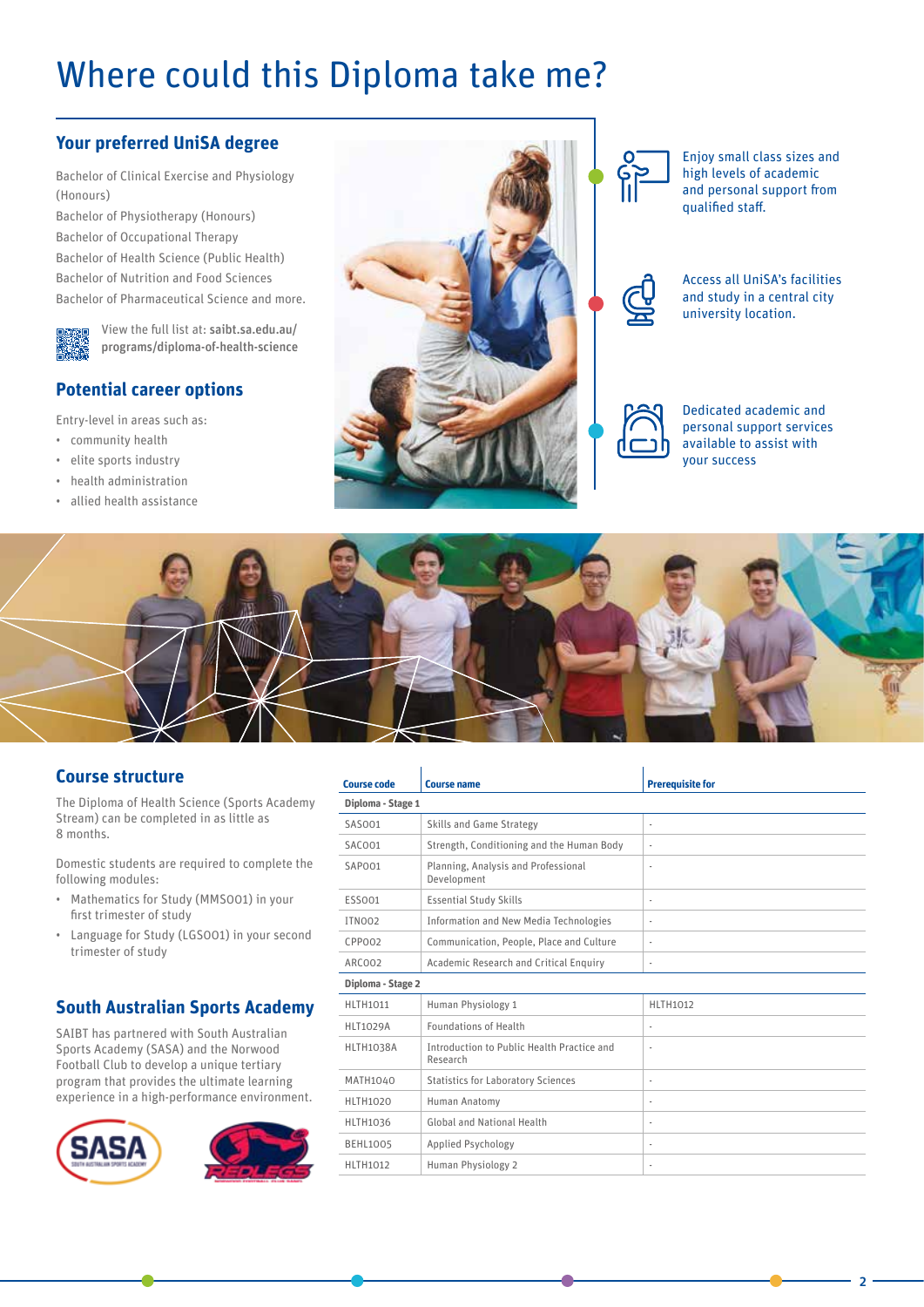# Course outline for Health Science

# **Tertiary preparation**

#### **Mathematics for Study**

Provides a foundation in mathematics to provide students with skills to support their future university studies. Students are supported to develop core concepts and skills, and to apply these to solve problems.

# **Diploma - Stage 1**

#### **Skills and Game Strategy (SAS001)**

Students will be completing 2 x 1 hour skill training sessions per week. These sessions will be conducted by former AFL player Richard Douglas. These sessions will include fundamental skill development rotations on the key skills required to play AFL football. These sessions transition on to game sense, competitive and ball movement concepts as the students' skills develop throughout the year. As well as field training, Richard will be conducting strategy sessions which include game plan development concepts and scenario-based training.

#### **Strength, Conditioning and the Human Body (SAC001)**

Students will complete 2 x 1 hour Strength & Conditioning session per week. These sessions will be conducted by Charlotte Mathews who is an Athletic Development Coach. These sessions will be prescribed through a webbased application called Team Buildr, this will make sure the sessions are pitched at the appropriate level depended on each students athletic ability. Students will be tested every 6 weeks to monitor injury prevention and athletic

#### **Language for Study**

Develops your language skills to communicate confidently, express ideas effectively and gain a sound understanding of the level of language proficiency required to attend an Australian university.

development. Students will receive a 1 hour tutorial from an academic tutor on concepts about the human body, so each student has a greater understanding of how the human body can operate more efficiently.

#### **Planning, Analysis and Professional Development (SAP001)**

Students will receive education sessions to improve their life skill toolkit. Sessions include topics such as goal setting, nutrition, mental health, physical health, financial guidance, leadership. These sessions are run by professionals in their field. This gives students the potential to develop other aspects of their education which co exists alongside their formal education.

#### **Essential Study Skill (ESS001)**

Provides you with an understanding and application of essential study skills, covering independent learning skills and styles, active listening, presentation and group work skills.

#### **Information and New Media Technologies (ITN002)**

Introduces the use of the Internet, social media and associated technologies in society and business. Through the module, you will utilise Microsoft Office along with online tools for effective communication and discuss the ethical and security issues related to the use of Information Communication Technologies.

#### **Communication, People, Place and Culture (CPP002)**

Introduces the basic principles of communication and its role in society and culture. You will investigate the effects of different forms of verbal and non-verbal communication and describe cultural influences on the communication process.

#### **Academic Research and Critical Enquiry (ARC002)**

Introduces the basic principles of critical thinking. It also assists you in developing skills needed for the tertiary study environment, including academic reading, listening and note-taking, as well as written formats and referencing.

## **Diploma - Stage 2**

#### **Human Physiology 1 (HLTH1011)**

Provides an introduction to physiological principles and familiarize you with the following areas: cells, tissues and membranes, transport mechanisms, homeostasis, muscular system, skeletal system, nervous system, cardiovascular system, respiratory system and digestive system.

#### **Foundation of Health (HLT1029A)**

Provides an understanding of the roles and responsibilities of health professionals with particular reference to the consumer's position and perspective. It discusses the attributes required to work within a team of health professionals and builds a beginning knowledge of health reasoning.

#### **Introduction to Public Health Practice and Research (HLTH1038A)**

Develops understanding of some of the principles and applications of population health including measures of health and illness in populations, the concept of 'risk' including determinants of health, as well as the main types of epidemiological (research) study designs.

#### **Applied Psychology (BEHL1005)**

Provides an understanding of some basic psychological concepts. Broadly defined, psychology is a science that investigates human behaviour and experience in relation to aspects of the individual and the situation. This module introduces learning theory, emotion, personality and interpersonal relationships. Psychological development of individuals is charted together with concepts of normality, mental health and illness and basic approaches to psychology in healthcare.

#### **Global and National Health (HLTH1036)**

Develops understanding of health and health care systems from a global, national and local prospective. The module covers models of health and wellbeing, the determinants of health, the health care system in Australia and other countries and primary healthcare systems.

#### **Human Anatomy (HLTH1020)**

Provides knowledge and understanding of the gross anatomy of the human body: upper limb; lower limb; thorax; abdomen; pelvis; spine; bones; joints; muscles; soft tissues; surface anatomy. Discipline specific applications such as movement patterns, strength testing; anatomical imaging and sectional anatomy will also be introduced.

#### **Statistics for Laboratory Sciences (MATH1040)**

Develops the ability to implement a range of appropriate statistical techniques for laboratorybased work. The module provides an overview of sampling, measurement, random and systematic variation, the normal distribution, and issues in quality control. A range of inferential statistics procedures will be introduced to include correlation, regression modelling, estimation and hypothesis testing and basic analysis of variance, using appropriate computer software.

#### **Human Physiology 2 (HLTH1012)**

Familiarises you with the following major body systems: renal, endocrine, integumentary, lymphatic, immune, nervous and reproductive. You will be introduced to the mechanisms by which these systems are involved in whole body function, to enable you to relate the structure of body components to their function.

*Pre-requisite: Human Physiology 1*